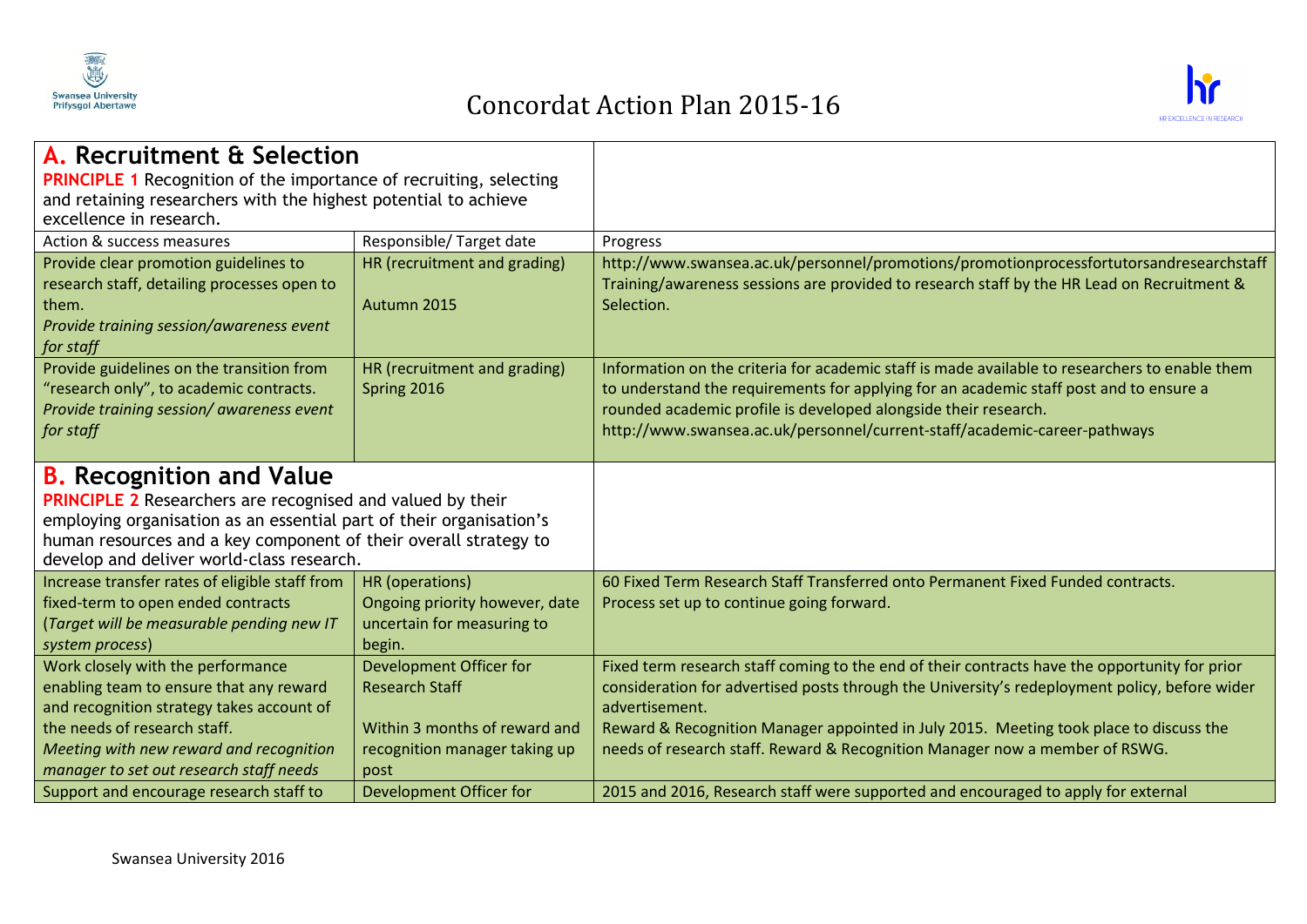| attend development activities outside of                                         | <b>Research Staff</b>                            | development activities including the prestigious Welsh Crucible Research Leadership                                                                                                        |
|----------------------------------------------------------------------------------|--------------------------------------------------|--------------------------------------------------------------------------------------------------------------------------------------------------------------------------------------------|
| the institution through the provision of                                         |                                                  | Programme. Members of Research staff were successful in gaining places on programme.                                                                                                       |
| information and financial assistance where                                       |                                                  |                                                                                                                                                                                            |
| relevant.                                                                        | <b>Commencing Spring 2015</b>                    |                                                                                                                                                                                            |
| At least 2 opportunities offered per year                                        |                                                  |                                                                                                                                                                                            |
| <b>C.</b> Support and Career Development                                         |                                                  |                                                                                                                                                                                            |
| <b>PRINCIPLE 3</b> Researchers are equipped and supported to be adaptable        |                                                  |                                                                                                                                                                                            |
| and flexible in an increasingly diverse, mobile, global research                 |                                                  |                                                                                                                                                                                            |
| environment.                                                                     |                                                  |                                                                                                                                                                                            |
| <b>PRINCIPLE 4</b> The importance of researchers' personal and career            |                                                  |                                                                                                                                                                                            |
| development, and lifelong learning, is clearly recognised and                    |                                                  |                                                                                                                                                                                            |
| promoted at all stages of their career.                                          |                                                  |                                                                                                                                                                                            |
| Provide a series of informal opportunities                                       | Development Officer for                          | An improved programme of training and development opportunities co-ordinated for Research                                                                                                  |
| for collaboration and networking among                                           | <b>Research Staff</b>                            | staff. 32 distinct programmes (increased from 9 in the previous year). An increased offer of                                                                                               |
| research staff, including inter college                                          |                                                  | short courses to meet demand (over half of the courses now take this format).                                                                                                              |
| events.                                                                          | <b>Commencing Spring 2015</b>                    |                                                                                                                                                                                            |
| Regular programme provided - at least one                                        |                                                  |                                                                                                                                                                                            |
| event per term                                                                   |                                                  |                                                                                                                                                                                            |
| Engage former research staff, now in                                             | Development Officer for<br><b>Research Staff</b> | Career Development Event for Researchers held, and attended by over 40 Research staff.                                                                                                     |
| academic positions, to take a mentoring<br>role by sharing their experiences and |                                                  | Former Research staff shared their experiences of their transition from Research to Academia<br>and other career destinations to assist current researchers with their career development. |
| facilitating sessions.                                                           | <b>Commencing Spring 2015</b>                    | Former Research staff who had participated in Welsh Crucible were also invited to speak at                                                                                                 |
| 2 sessions per year                                                              |                                                  | Roadshow Events.                                                                                                                                                                           |
|                                                                                  |                                                  |                                                                                                                                                                                            |
| Increase provision of "short courses" (<3                                        | <b>Development Officer for</b>                   | An increased offer of short courses to meet demand. More than half of the 32 programmes                                                                                                    |
| hours), to facilitate researchers to attend                                      | <b>Research Staff</b>                            | now have this format.                                                                                                                                                                      |
| events.                                                                          |                                                  |                                                                                                                                                                                            |
| At least 3 short course options per term                                         | September 2015                                   |                                                                                                                                                                                            |
| Provide an "introduction to teaching skills"                                     | Development Officer for                          | "Introduction to Teaching Skills for Researchers "rolled out 2015/16. 36 research staff have                                                                                               |
| for researchers ineligible for the PGCtHE                                        | <b>Research Staff</b>                            | already attended and there are two courses running this Academic year - November                                                                                                           |
| scheme, but who wish to extend their                                             |                                                  | 2016/February 2017.                                                                                                                                                                        |
| teaching, or prepare for academic careers                                        |                                                  |                                                                                                                                                                                            |
| Pilot course to take place for 12 researchers                                    | <b>June 2015</b>                                 |                                                                                                                                                                                            |
| with full roll out in 2015/16                                                    |                                                  |                                                                                                                                                                                            |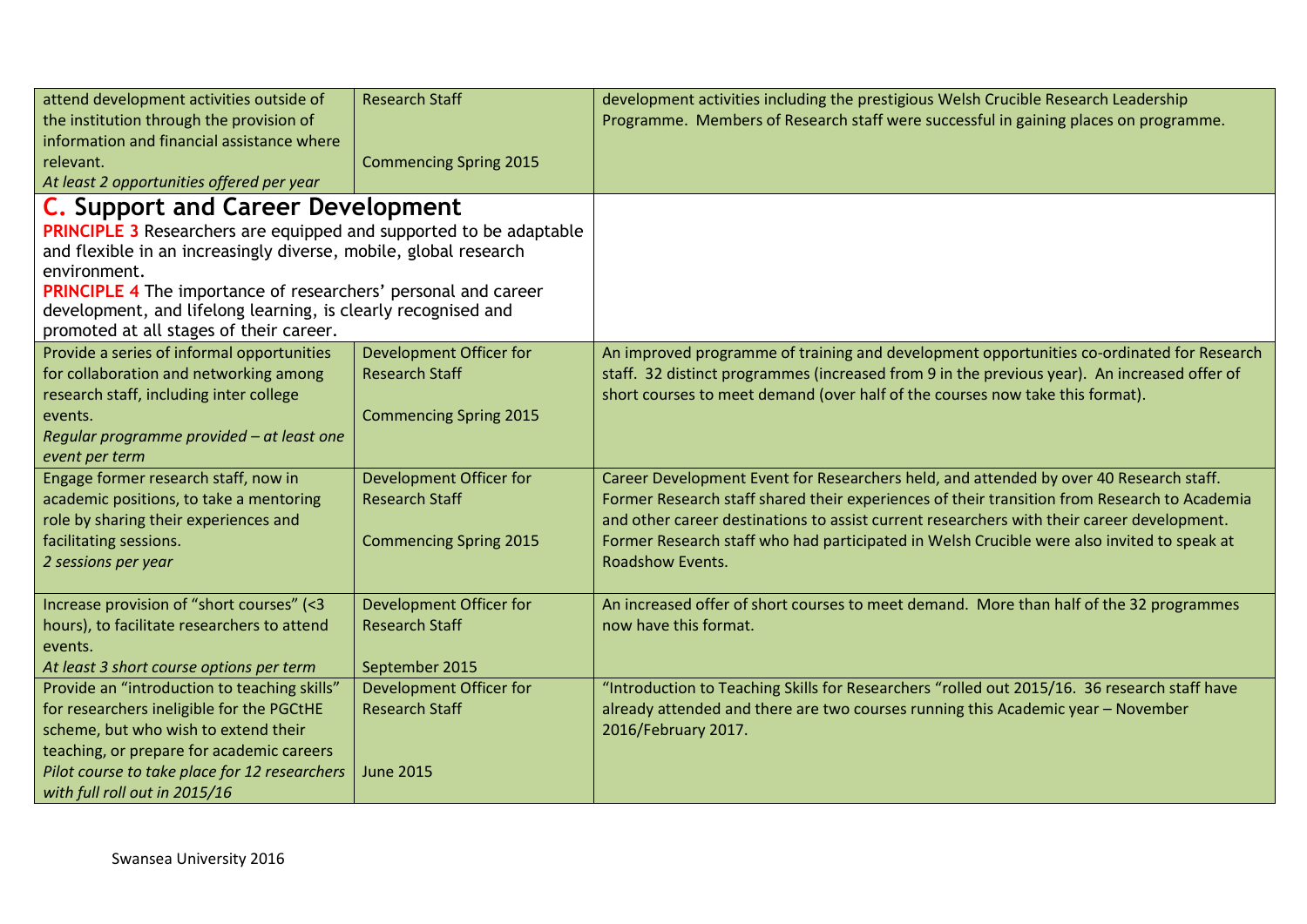| Work with the Head of Management,<br>Development and Training to ensure that<br>leadership and management development<br>is appropriately targeted to PIs, and that<br>their needs are considered in the<br>development of a behaviours framework<br>for leaders and managers within the<br>institution<br>Provide at least one leadership activity just<br>for PIs. Ensure availability and monitor take<br>up of PI places available on other<br>leadership development courses. | Development Officer for<br><b>Research Staff</b><br>Spring 2015 | Principle Investigators encouraged to participate in our leadership framework<br>http://www.swansea.ac.uk/dts/leadershipandmanagement . 360 feedback, based on our<br>leadership values, carried out in June - July 2016. 44 PIs participated in courses that underpin<br>this framework (e.g. 'Managing at Swansea' and 'Leading for Change' - designed to enable a<br>coaching style of leadership to maximise individual and team potential).<br>From 2016 PIs are eligible to apply for the prestigious week long leadership summer school<br>"Academi Wales". One PI has already attended. |
|------------------------------------------------------------------------------------------------------------------------------------------------------------------------------------------------------------------------------------------------------------------------------------------------------------------------------------------------------------------------------------------------------------------------------------------------------------------------------------|-----------------------------------------------------------------|-------------------------------------------------------------------------------------------------------------------------------------------------------------------------------------------------------------------------------------------------------------------------------------------------------------------------------------------------------------------------------------------------------------------------------------------------------------------------------------------------------------------------------------------------------------------------------------------------|
| <b>D.</b> Researchers' Responsibilities                                                                                                                                                                                                                                                                                                                                                                                                                                            |                                                                 |                                                                                                                                                                                                                                                                                                                                                                                                                                                                                                                                                                                                 |
| <b>PRINCIPLE 5</b> Individual researchers share the responsibility for and                                                                                                                                                                                                                                                                                                                                                                                                         |                                                                 |                                                                                                                                                                                                                                                                                                                                                                                                                                                                                                                                                                                                 |
| need to pro-actively engage in their own personal and career                                                                                                                                                                                                                                                                                                                                                                                                                       |                                                                 |                                                                                                                                                                                                                                                                                                                                                                                                                                                                                                                                                                                                 |
| development, and lifelong learning.                                                                                                                                                                                                                                                                                                                                                                                                                                                |                                                                 |                                                                                                                                                                                                                                                                                                                                                                                                                                                                                                                                                                                                 |
| Deliver the CROS survey in 2015 to ensure                                                                                                                                                                                                                                                                                                                                                                                                                                          | Development Officer for                                         | Research staff engagement with the CROS survey in 2015 was maintained at 37% - significantly                                                                                                                                                                                                                                                                                                                                                                                                                                                                                                    |
| that researchers have a voice in shaping                                                                                                                                                                                                                                                                                                                                                                                                                                           | <b>Research Staff</b>                                           | above the national average of 28%.                                                                                                                                                                                                                                                                                                                                                                                                                                                                                                                                                              |
| provision designed to support them<br>Participation rates maintained at 2013                                                                                                                                                                                                                                                                                                                                                                                                       | Spring 2015                                                     |                                                                                                                                                                                                                                                                                                                                                                                                                                                                                                                                                                                                 |
| levels                                                                                                                                                                                                                                                                                                                                                                                                                                                                             |                                                                 |                                                                                                                                                                                                                                                                                                                                                                                                                                                                                                                                                                                                 |
| Ensure that research staff are represented                                                                                                                                                                                                                                                                                                                                                                                                                                         | Development Officer for                                         | RSWG reinvigorated in 2016. The PVC (Research) nominated a senior academic member of                                                                                                                                                                                                                                                                                                                                                                                                                                                                                                            |
| on the Performance Enabling forums and                                                                                                                                                                                                                                                                                                                                                                                                                                             | <b>Research Staff</b>                                           | staff, to Chair the Committee. The group has research staff from each College (nominated by                                                                                                                                                                                                                                                                                                                                                                                                                                                                                                     |
| the Research Staff Working Group                                                                                                                                                                                                                                                                                                                                                                                                                                                   |                                                                 | Heads of College), and other members from key Professional Services Units.                                                                                                                                                                                                                                                                                                                                                                                                                                                                                                                      |
| Research staff attendance monitored and                                                                                                                                                                                                                                                                                                                                                                                                                                            | Monitoring to begin Spring                                      | Learning & Development Manager provides reports to the Director of HR and University                                                                                                                                                                                                                                                                                                                                                                                                                                                                                                            |
| staff who drop out are replaced                                                                                                                                                                                                                                                                                                                                                                                                                                                    | 2015                                                            | Management.                                                                                                                                                                                                                                                                                                                                                                                                                                                                                                                                                                                     |
|                                                                                                                                                                                                                                                                                                                                                                                                                                                                                    |                                                                 |                                                                                                                                                                                                                                                                                                                                                                                                                                                                                                                                                                                                 |
| <b>E.</b> Diversity and Equality                                                                                                                                                                                                                                                                                                                                                                                                                                                   |                                                                 |                                                                                                                                                                                                                                                                                                                                                                                                                                                                                                                                                                                                 |
| <b>PRINCIPLE 6</b> Diversity and equality must be promoted in all aspects of                                                                                                                                                                                                                                                                                                                                                                                                       |                                                                 |                                                                                                                                                                                                                                                                                                                                                                                                                                                                                                                                                                                                 |
| the recruitment and career management of researchers.                                                                                                                                                                                                                                                                                                                                                                                                                              |                                                                 |                                                                                                                                                                                                                                                                                                                                                                                                                                                                                                                                                                                                 |
| Submit application for Athena SWAN silver                                                                                                                                                                                                                                                                                                                                                                                                                                          | Athena SWAN officer                                             | The University will be submitting an application for an Athena SWAN Silver expanded award in                                                                                                                                                                                                                                                                                                                                                                                                                                                                                                    |
| award on behalf of the University                                                                                                                                                                                                                                                                                                                                                                                                                                                  | Late 2015/early 2016                                            | April 2017. All STEMM colleges hold bronze awards and the Medical School were successful in                                                                                                                                                                                                                                                                                                                                                                                                                                                                                                     |
| <b>Regular feedback to University Self</b>                                                                                                                                                                                                                                                                                                                                                                                                                                         |                                                                 | achieving a silver award in April 2016.                                                                                                                                                                                                                                                                                                                                                                                                                                                                                                                                                         |